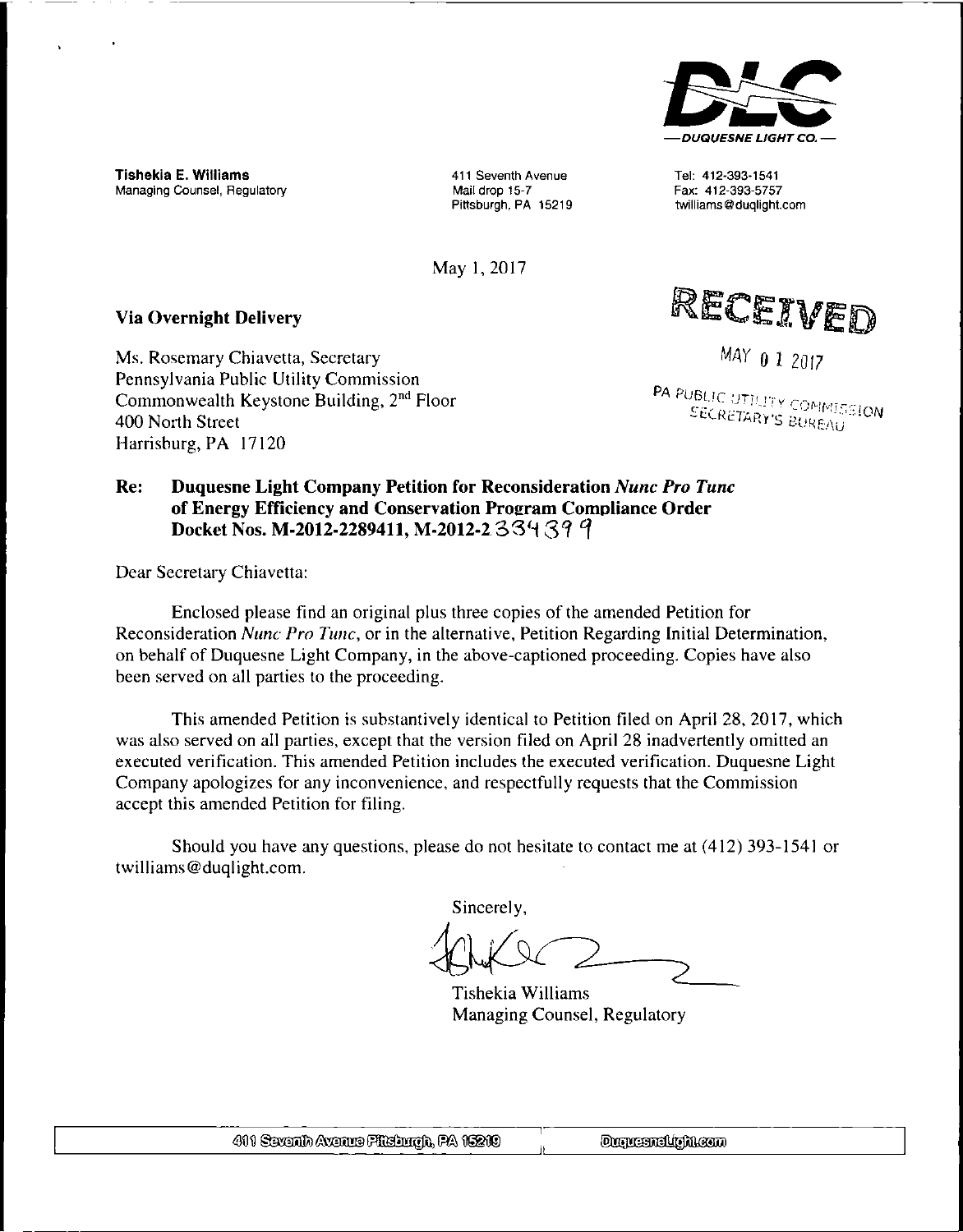### **BEFORE THE PENNSYLVANIA PUBLIC UTILITY COMMISSION**

J.

| Act 129 Energy Efficiency<br>Program - Phase II                                                     | Docket No. M-2012-2289411  |
|-----------------------------------------------------------------------------------------------------|----------------------------|
| Petition of Duquesne Light Company<br>For Approval of its Act 129<br>Phase II Energy Efficiency and | Docket No. M-2012-2 334399 |
| <b>Conservation Plan</b>                                                                            | 路距红<br>en vedi             |

 $\frac{1}{2017}$  **0 1** 2017

### **PETITION OF DUQUESNE LIGHT COMPANY**

PA PUBLIC UTILITY COMMISSION SECRETARY'S BUREAU

Pursuant to 66 Pa. C.S. § 703 and 52 Pa. Code § 5.572, Duquesne Light Company ("Duquesne Light" or the "Company") files this petition requesting reconsideration *nunc pro tunc*, or in the alternative, to contest initial determinations, of a portion of the Order that the Pennsylvania Public Utility Commission ("Commission") entered in Docket No. M-2012- 2289411 on April 6, 2017 ("Phase II Compliance Order"). In the Phase II Compliance Order, the Commission, *inter alia*, adopted the Statewide Evaluator ("SWE") Phase II Final Report's finding that Duquesne Light exceeded its Phase II required electric consumption reductions from low-income customers ("low-income savings") by 2,542 MWh. As discussed *infra,* Duquesne Light submits that the correct measurement of its Phase II low-income excess savings is 3,266 MWh, and respectfully requests that the Commission reconsider the corresponding portion of the Phase II Compliance Order.<sup>1</sup> In the alternative, Duquesne Light submits this Petition to contest

<sup>1</sup> Pursuant lo 52 Pa. Code § 5.572(c). petitions for reconsideration are due "within 15 days after the Commission order is entered or otherwise becomes final." or in the case of the instant Petition. April 21. 2017. Duquesne Light respectfully requests that the Commission exercise its discretion to consider this Petition for Reconsideration *nunc*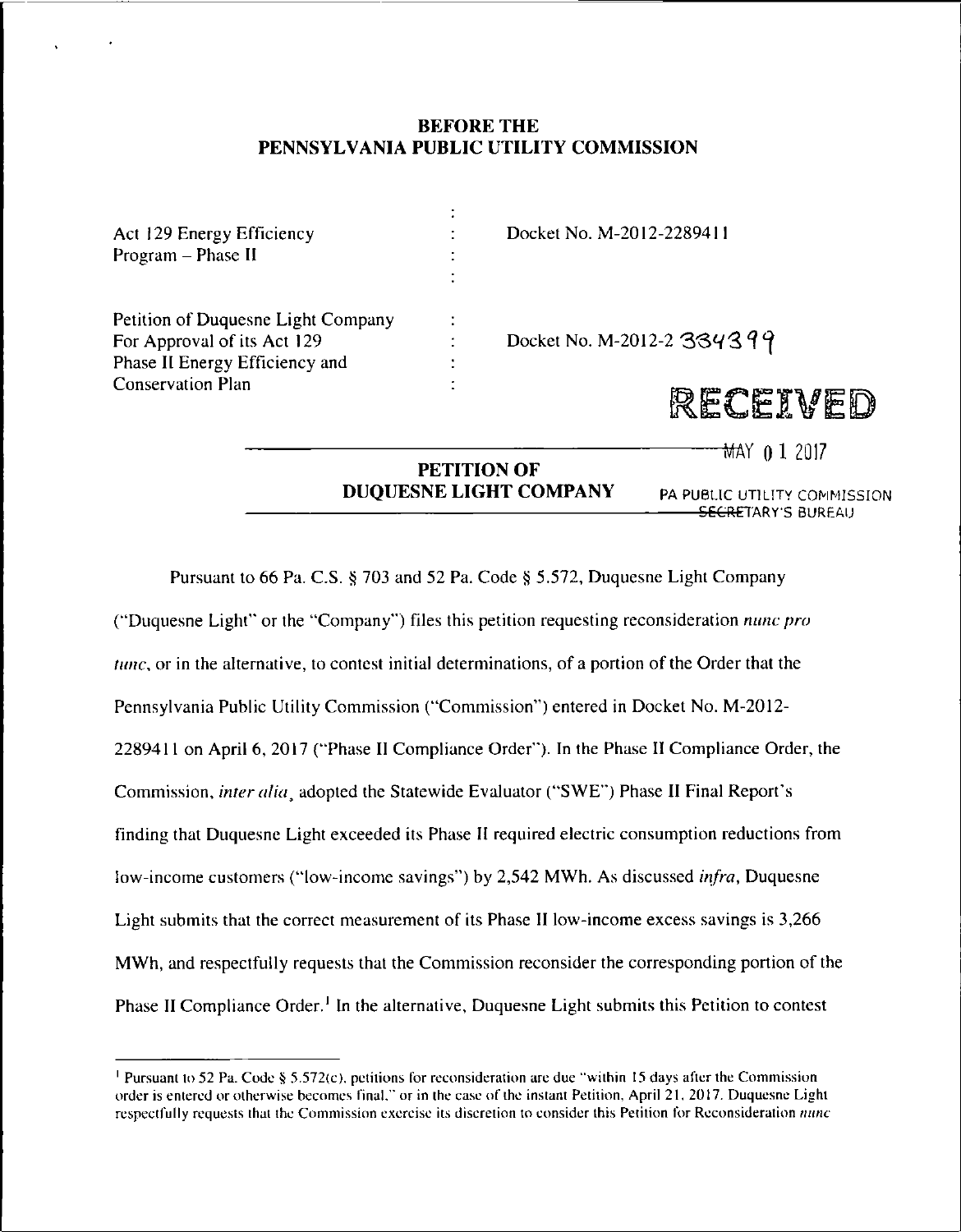the facts upon which the Commission rendered its initial determination of Duquesne Light's lowincome savings.2

### **I. INTRODUCTION**

1. Duquesne Light is a public utility and an electric distribution company ("EDC") as defined in Sections 102 and 2803 of the Pennsylvania Public Utility Code, 66 Pa. C.S. §§ 102, 2803. Duquesne Light furnishes electric distribution services to approximately 579,000 customers throughout its certificated service territory, which includes the City of Pittsburgh and portions of Allegheny and Beaver Counties, Pennsylvania.

2. Act 129 of 2008 became effective on November 14, 2008. Among other things. Act 129 requires EDCs with at least 100,000 customers to develop and adopt an energy efficiency and conservation plan ("EE&C Plan") for Commission review and approval. *See* 66 Pa. C.S. § 2806.1(b), (I). EE&C Plans describe EDCs' programs designed to achieve energy conservation and peak load reduction requirements set forth in Act 129.

3. On August 2, 2012, the Commission issued its Energy Efficiency and

Conservation Phase II Implementation Order ("Phase II Implementation Order") that, *inter alia,* set forth requirements of EDCs' EE&C Plans for the period June I, 2013, through May 31, 2016

*pro tunc* for four reasons. First, because the subject of this Petition does not involve any material dispute as discussed *infra.* Duquesne Light believes that reconsideration is the appropriate recourse. Second. Duquesne Light began investigating this matter promptly upon the issuance of the SWE's Phase II Final Report on April 6. 2017. but was not able to confirm the root cause of the issue with the SWE until April 21, 2017. Third. Duquesne Light files this Petition within the 20-day time period in which the Phase II Compliance Order allows parties to contest its initial determinations (though Duquesne Light does so only in the alternative). *See* Phase II Compliance Order p.22. Fourth, the Commission's consideration of Duquesne Light's request for reconsideration will not prejudice any party or unduly delay this proceeding.

<sup>2</sup> Ordering Clause 6 and p.22 of the Phase II Compliance Order permit any party "to contest the facts the Commission relied upon in making its determinations of compliance"; however, this Petition makes such a pleading only in the alternative, in the event that the Commission declines Duquesne Light's request for reconsideration *nunc pro tunc.*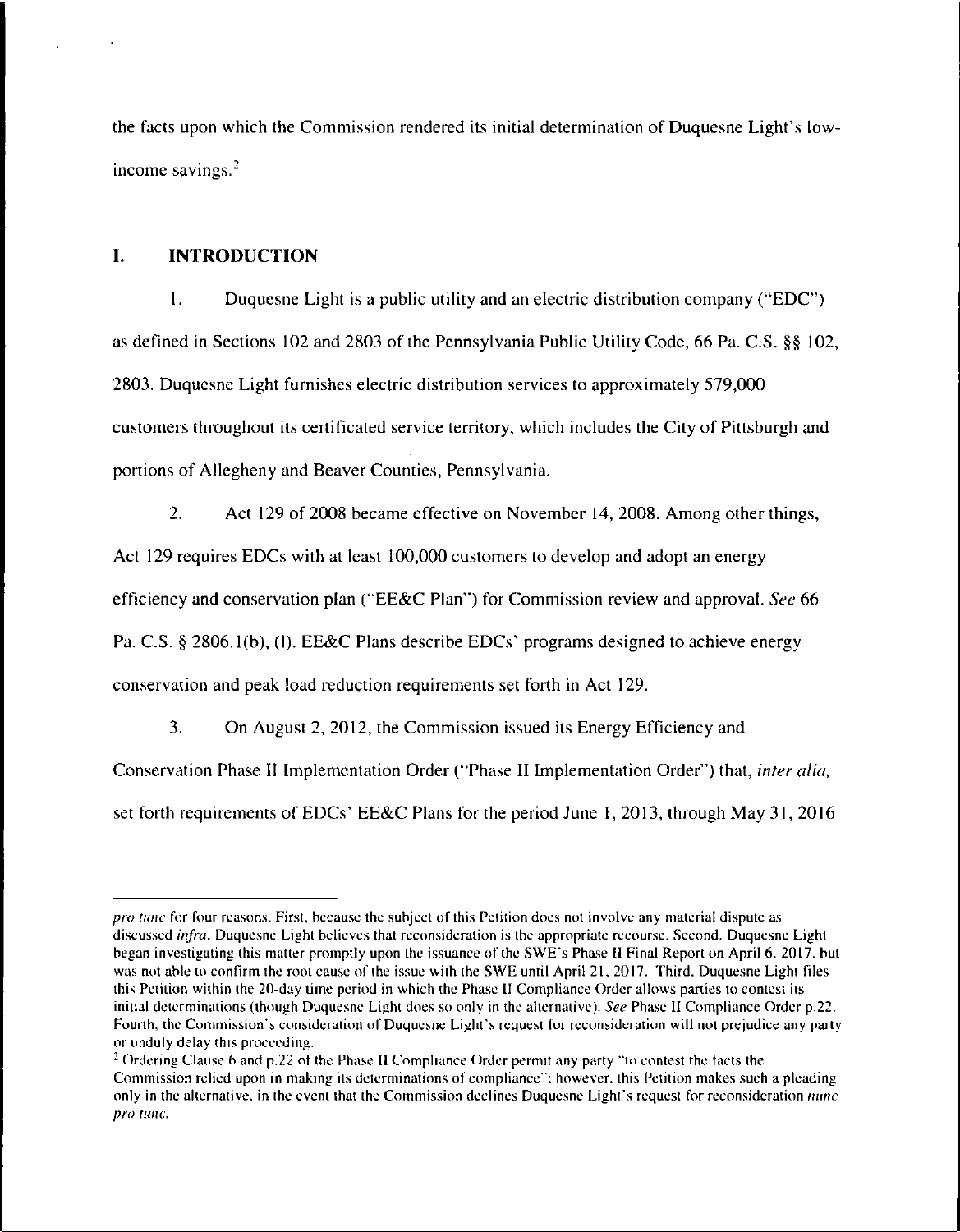("Phase 11"). Duquesne Light submitted a Phase II EE&C Plan on November 15, 2012, and submitted a Revised Phase II EE&C Plan on February 7, 2013, in Docket No. M-2012- 22334399. On March 13, 2013, the Commission approved Duquesne Light's Revised Phase II EE&C Plan.

4. In accordance with Act 129 and the Phase II Implementation Order, Duquesne Light regularly submitted quarterly and annual reports detailing its performance under its Phase II EE&C Plan. On November 11, 2016, Duquesne Light submitted its annual report for Plan Year 7 ("PY7 Annual Report") at Docket No. M-2012-22334399. Duquesne Light's PY7 Annual Report demonstrates that Duquesne Light met all Phase II electricity consumption reduction requirements, including savings carve-outs for low-income customers. The PY7 Annual Report further indicates that Duquesne Light achieved 3,431 MWh of low-income excess savings eligible for carryover to Phase III. PY7 Annual Report p. 29.

5. On April 6, 2017, the Statewide Evaluator issued its "Phase II Final Report." The Phase II Final Report agreed with the bulk of Duquesne Light's findings in its PY7 Annual Report, except that the Phase II Final Report indicates excess low-income savings of 2,542 MWh eligible for carryover to Phase III. Phase II Final Report p. 14. The SWE explains, "For [Duquesne Light] and PPL [Electric Utilities Corporation], the EDC's used the prescribed calculation methodology, but relied on a slightly different value for the verified gross lowincome savings, resulting in minor differences between the EDC-reported values and those calculated by the SWE." *Id.* p. 13.

6. On April 6, 2017, the Commission issued its Phase II Compliance Order, which in relevant part initially agreed with and adopted the Phase II Final Report's findings concerning Duquesne Light's low-income savings. The Phase II Compliance Order provides in part at p. 23: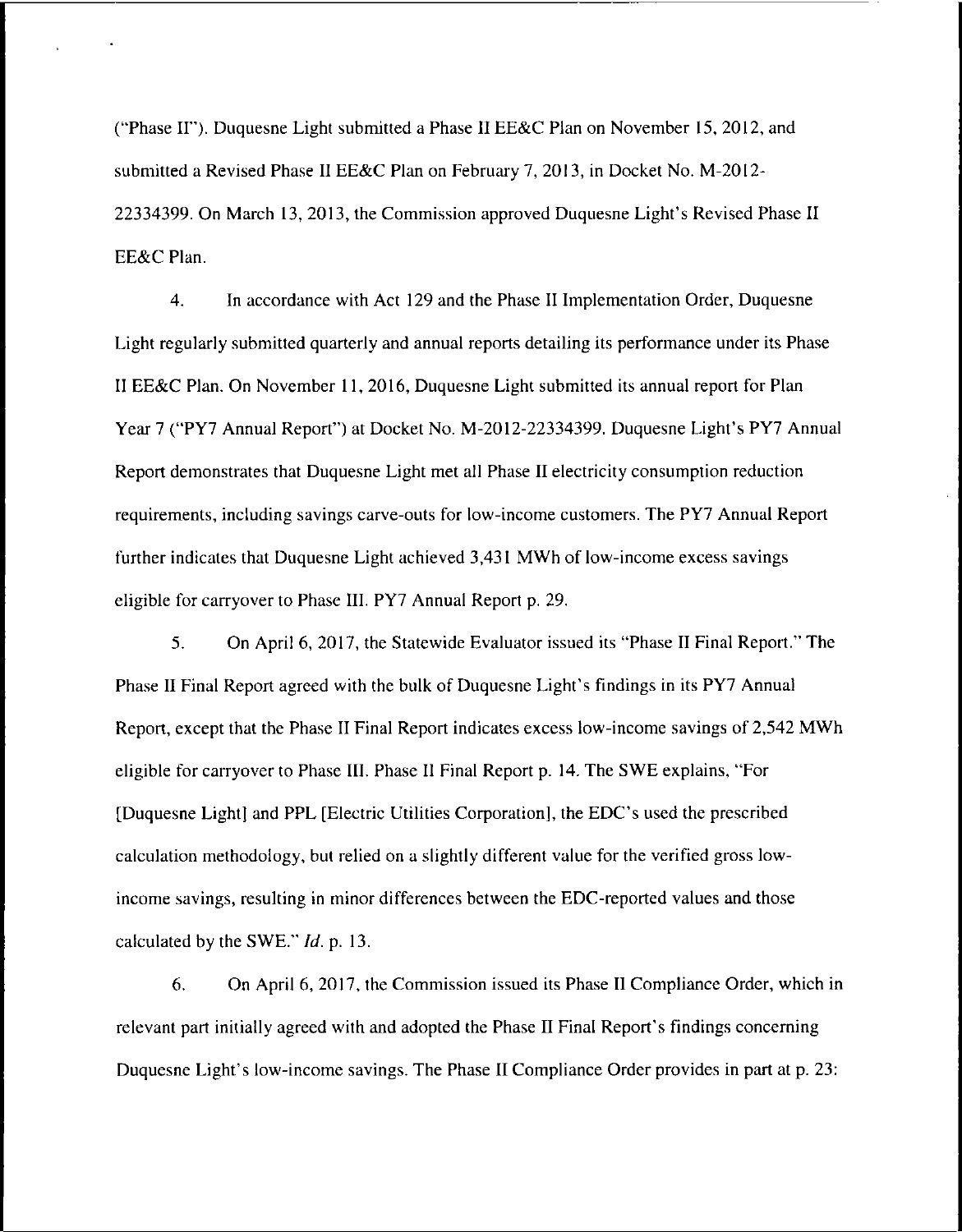The SWE was not able to verify [Duquesne Light's reported] low-income reduction requirement excess savings of 3,431 MWh. The SWE notes, low-income excess savings for Phase III are based on an allocation factor determined by the ratio of savings from low-income specific programs to non-low-income specific programs; therefore, Duquesne's verified low-income reduction requirement excess savings total decreased from 3,431 MWh to 2,542 MWh. The Commission agrees with the SWE verified and adjusted low-income reduction requirement excess savings and initially accepts an excess savings total of 2,542 MWh to be credited against Duquesne's Phase III low-income reduction requirements.

### II. THIS PETITION MEETS THE STANDARD FOR RECONSIDERATION

7. The Commission may grant reconsideration of an order where the petition "raise[s] any matters designed to convince the Commission that it should exercise its discretion under this code to rescind or amend a prior order in whole or in part. . . . What we expect to see raised in such petitions are new and novel arguments, no previously heard, or considerations which appear to have been overlooked or not addressed by the Commission." *Duick* v. *Pennsylvania Gas and Water Co.,* 56 Pa. P.U.C. 553, 559 (1982).

8. As explained *infra,* the Phase II Compliance Order's initial determination of Duquesne Light's low-income excess savings relies on a value in the SWE's Phase II Final Report that omits certain applicable savings. The SWE's measurement of Duquesne Light's lowincome excess savings, with applicable savings omitted, first appeared in the SWE's Phase II Final Report, which was issued concurrent with the Phase II Compliance Order. Duquesne Light could not have previously raised this omission before the Commission. This omission, and corrections thereto, therefore represent both a "new and novel arguments not previously heard" and "considerations which appear to have been overlooked or not addressed by the Commission," and accordingly warrant reconsideration.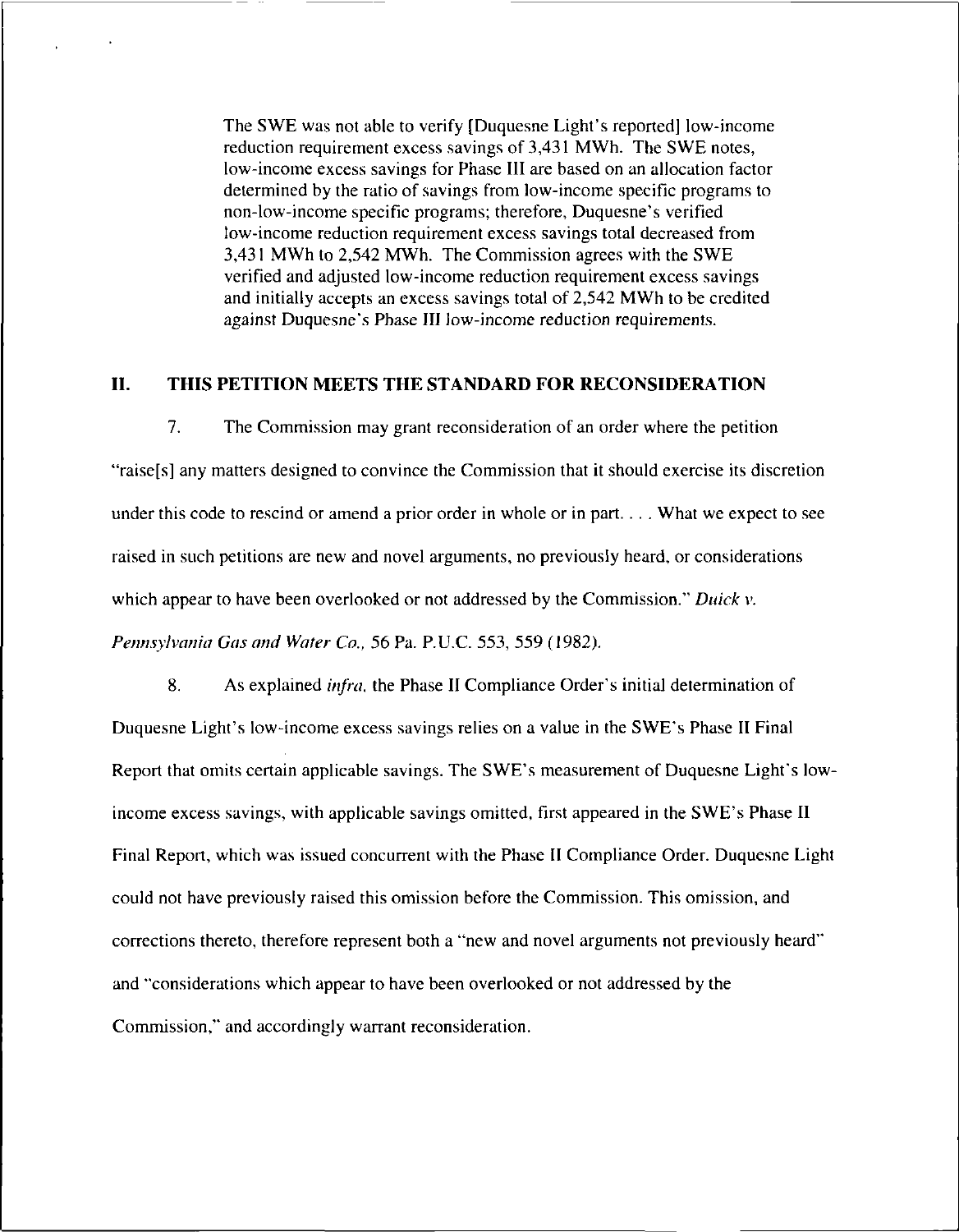### **HI. THE STATEWIDE EVALUATOR'S MEASUREMENT OF DUQUESNE LIGHT'S LOW-INCOME SAVINGS OMITS SOME APPLICABLE SAVINGS**

9. Following discussions wilh the SWE, Duquesne Light avers that the SWE's calculation of low-income excess savings stems from a minor difference in construction of one value in Duquesne Light's PY7 Compliance Report. Table 1-6 of the Report lists a value of 5,495 MWh for "Low Income Verified Gross Savings from Low Income Programs." The SWE has expressed to Duquesne Light that when the SWE verified Duquesne Light's low-income savings, the SWE believed this value to comprise *all* savings from program activities targeted specifically to low-income customers. In actuality, this value includes 2,461 MWh in savings from activities not targeted specifically to low-income customers, and does *not* include savings from Duquesne Light's multifamily retro-fit program, of which 96%, or 4,105 MWh, represent low-income savings. Re-including these adjustments accounts for the difference between Duquesne Light's and the SWE's results. Duquesne Light recognizes that the "Low Income Verified Gross Savings from Low Income Programs" value is ambiguously named, and appreciates this opportunity to clarify its application of that value in its PY7 Compliance Report.

10. Duquesne Light also identified a small error in its calculation of one of its lowincome program realization rates. Correcting this error decreases the "Low Income Verified Gross Savings from Low Income Programs" by 59 MWh, from 5,495 to 5,436 MWh.

11. The Commission's prescribed calculation methodology, with this corrected value of "Low Income Verified Gross Savings from Low Income Programs," indicates that Duquesne Light's EE&C programs yielded 3,266 MWh in low-income excess savings eligible for carryover into Phase III.

12. To the best of Duquesne Light's knowledge and belief, the difference between the SWE's and PY7 Compliance Report's low-income excess savings measurements was primarily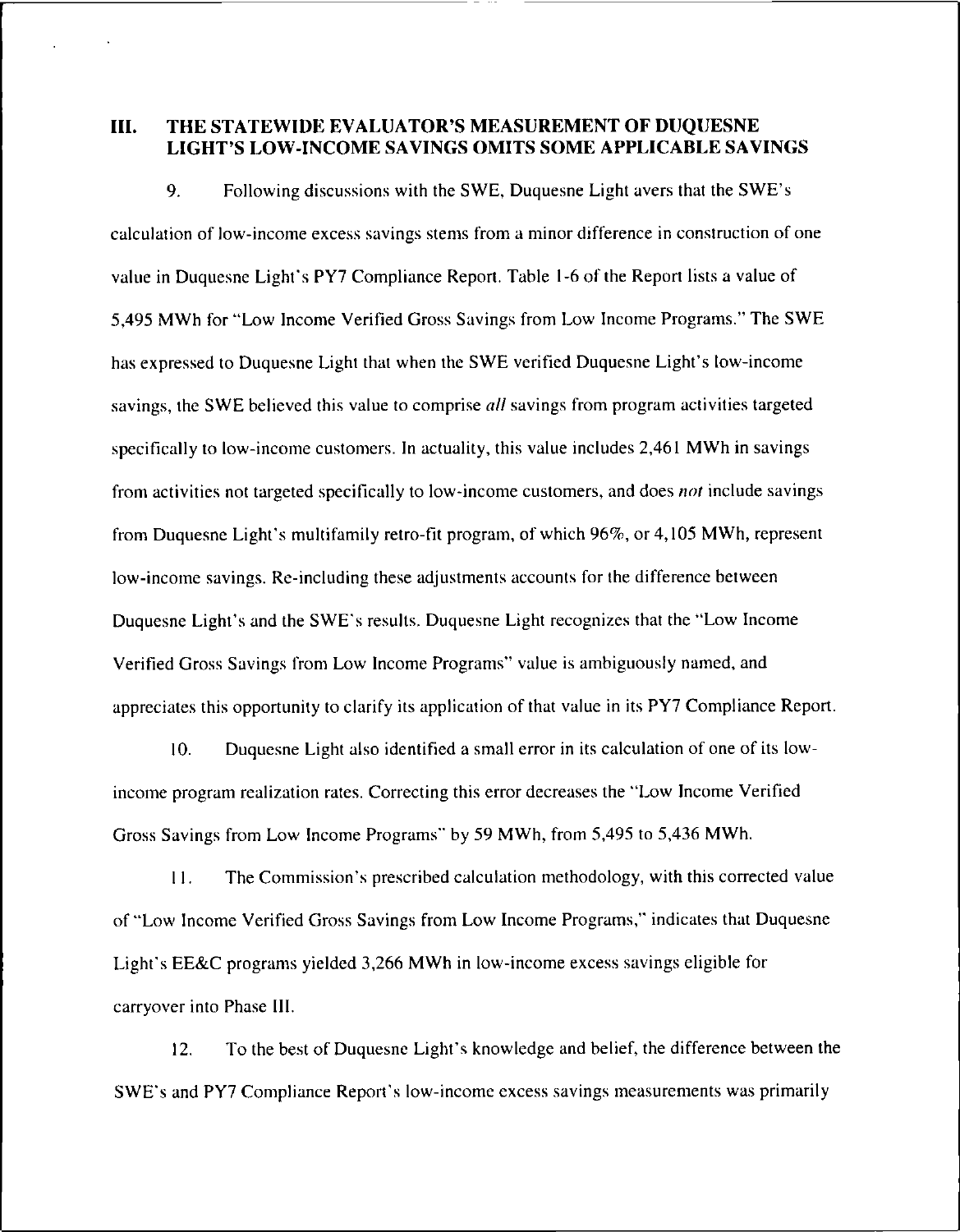due to an ambiguity in the term "Low Income Verified Gross Savings from Low Income Programs," and does not reflect any substantive disagreement. Therefore, Duquesne Light believes that reconsideration of the corresponding portion of the Phase II Compliance Order is the appropriate recourse. In the alternative, Duquesne Light submits this Petition under Ordering Clause 6 of the Phase II Compliance Order, contesting the Commission's initial determination of Duquesne Light's Phase II low-income excess savings.

### **IV. CONCLUSION**

Based on the foregoing, Duquesne Light respectfully asks the Commission to reconsider the Phase II Compliance Order to allow Duquesne Light to carry over 3,266 MWh of lowincome excess savings into Phase III. In the alternative, Duquesne Light submits this Petition under Ordering Clause 6 of the Phase II Compliance Order, and contests the facts upon which the Commission rendered its initial determination of Duquesne Light's low-income savings.

Respectfully Submitted,

Tishekia Williams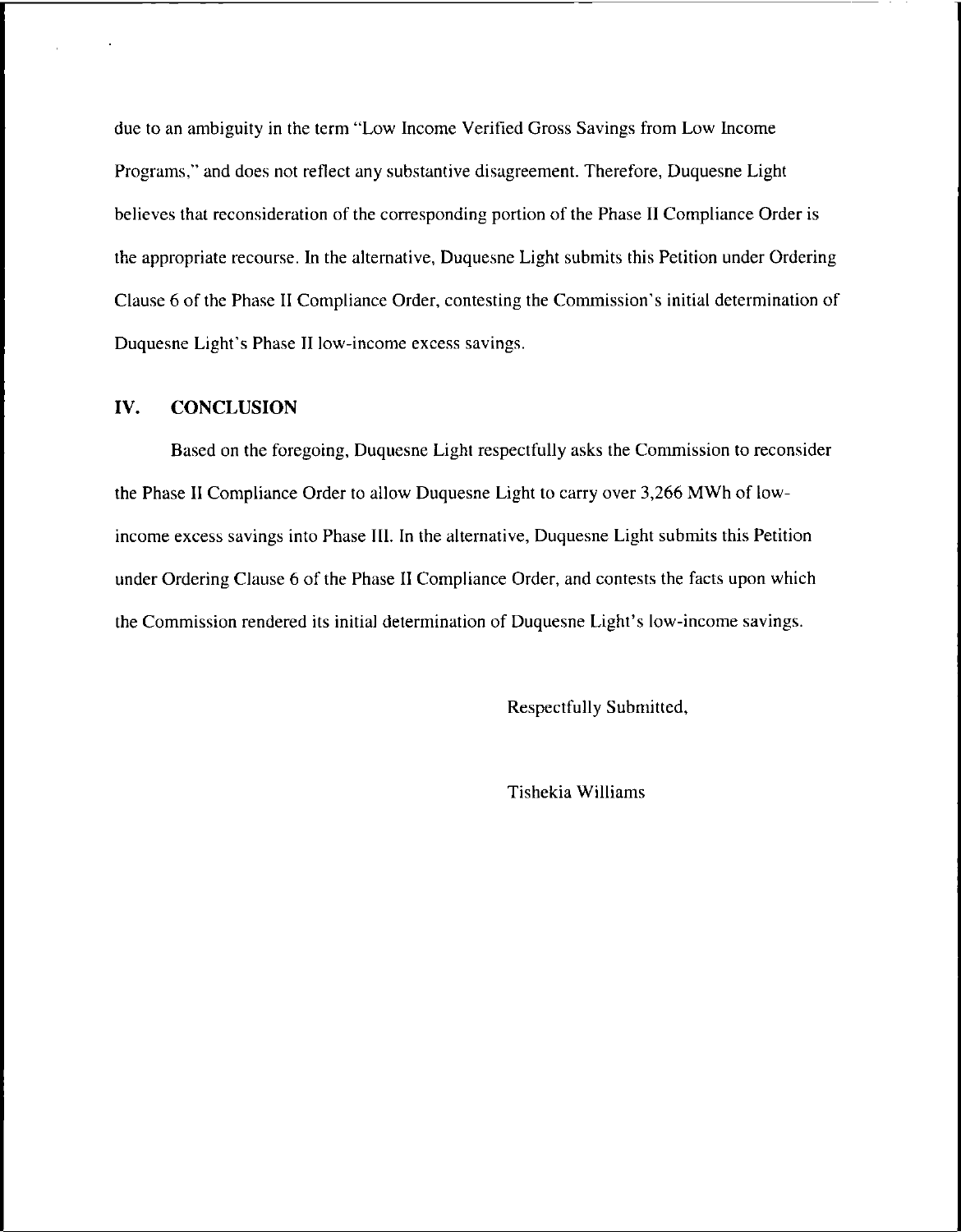### **BEFORE THE PENNSYLVANIA PUBLIC UTILITY COMMISSION**

| Act 129 Energy Efficiency<br>Program - Phase II                                                                                 |   | Docket No. M-2012-2289411       |
|---------------------------------------------------------------------------------------------------------------------------------|---|---------------------------------|
| Petition of Duquesne Light Company<br>For Approval of its Act 129<br>Phase II Energy Efficiency and<br><b>Conservation Plan</b> | ٠ | Docket No. M-2012-2 3 3 4 3 9 9 |

### **VERIFICATION**

I, David Defide, hereby state that the facts above set forth are true and correct (or are true and correct to the best of my knowledge, information and belief) and that <sup>I</sup> expect to be able to prove the same at a hearing held in this matter. I understand that the statements herein are made subject to the penalties of 18 Pa.C.S. § 4904 (relating to unsworn falsification to authorities).



MAY 0 1 2017

PA PUBLIC UTILITY COMMISSION SECRETARY'S BUREAU

 $\frac{1}{\frac{1}{\frac{1}{1}}\frac{1}{\frac{1}{1}}\frac{1}{1}}$ David Defide

*/Za/jL*

Date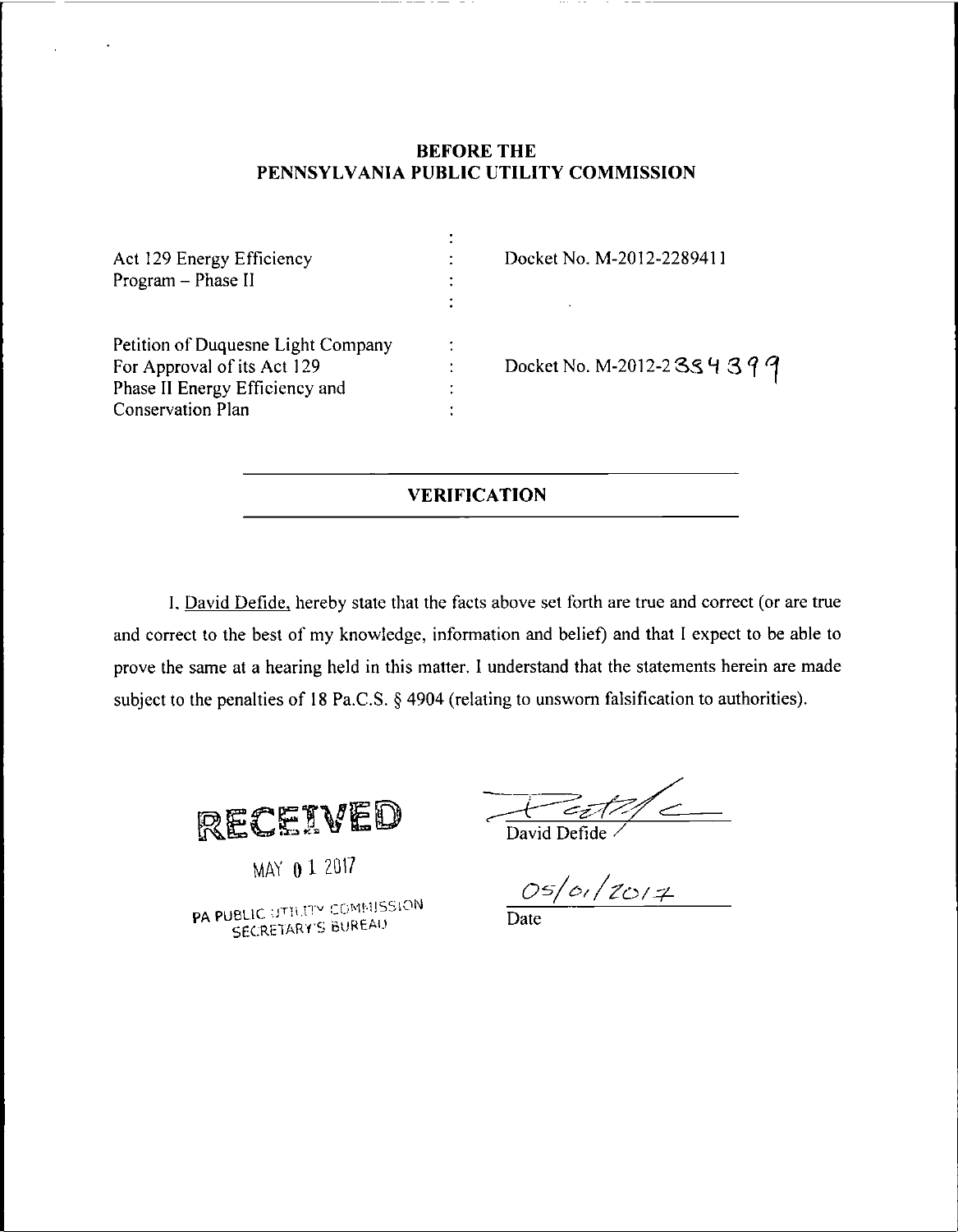### **CERTIFICATE OF SERVICE**

<sup>I</sup> hereby certify that a true and correct copy of the foregoing has been served upon the following persons, in the manner indicated, in accordance with the requirements of 52 Pa. § 1.54 (relating to service by a participant).

### **VIA U.S. MAIL**

Bureau of Investigation and Enforcement Pennsylvania Public Utility Commission 400 North Street, 2nd Floor West P.O. Box 3265 Harrisburg, PA 17105-3265

Office of Small Business Advocate Commerce Tower, Suite 202 300 North Second Street Harrisburg, PA 17101-1923

Office of Consumer Advocate 555 Walnut Street Forum Place, 5th Floor Harrisburg, PA 17101-1923

RECEIVED

MAY 0 1 2017

PA PUBLIC UTILITY COMMISSION<br>PA PUBLIC UTILITY BUREAU

Bureau of Audits Pennsylvania Public Utility Commission Commonwealth Keystone Building 400 North Street, 3rd Floor East Harrisburg, PA 17120

Tishekia Williams Duquesne Light Company 411 Seventh Avenue, 15-7 Pittsburgh, PA 15219 Phone; 412-393-1541 twilliams@duqlight.com

Dated: May 1,2017